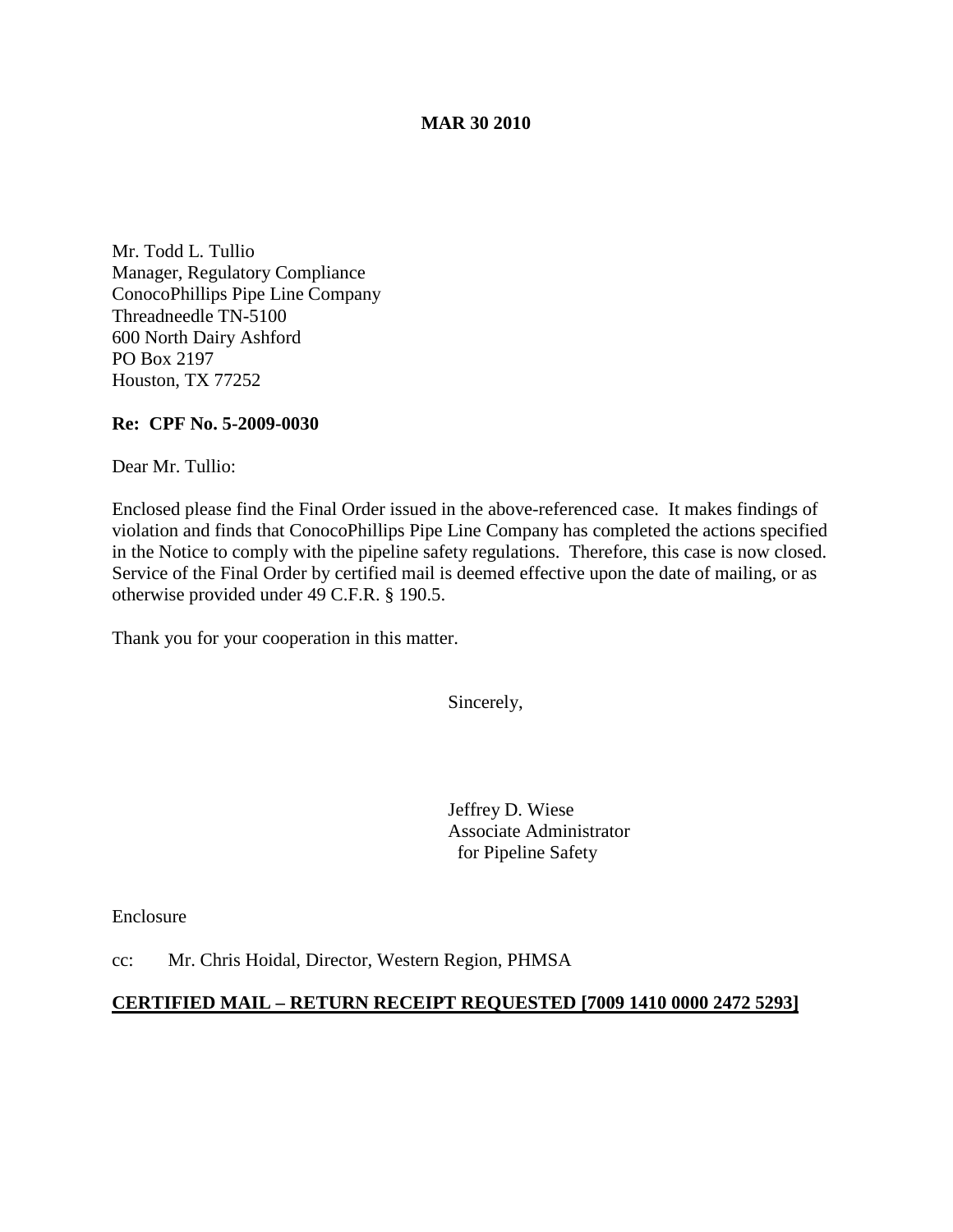# **U.S. DEPARTMENT OF TRANSPORTATION PIPELINE AND HAZARDOUS MATERIALS SAFETY ADMINISTRATION OFFICE OF PIPELINE SAFETY WASHINGTON, D.C. 20590**

**In the Matter of )**

**Respondent. )**

**ConocoPhillips Pipe Line ) CPF No. 5-2009-0030 Company, )**

**\_\_\_\_\_\_\_\_\_\_\_\_\_\_\_\_\_\_\_\_\_\_\_\_\_\_\_\_\_\_**

**\_\_\_\_\_\_\_\_\_\_\_\_\_\_\_\_\_\_\_\_\_\_\_\_\_\_\_\_\_\_)**

**)**

**)**

**)**

On August 18-19, 2009, pursuant to 49 U.S.C. § 60117, a representative of the Pipeline and Hazardous Materials Safety Administration (PHMSA), Office of Pipeline Safety (OPS), conducted an on-site pipeline safety inspection of the facilities and records of ConocoPhillips Pipe Line Company (Conoco or Respondent)<sup>[1](#page-1-0)</sup> in Santa Maria, California. According to the OPS violation report, Conoco operates two natural gas pipelines in the area, both of which are remotely monitored from a field office in Ponca City, Oklahoma. The first, NG 22, receives natural gas from the Southern California Gas Company (SOCAL), the Nation's largest natural gas distribution utility.<sup>[2](#page-1-1)</sup> The second, NG 23, receives natural gas from Pacific Gas and Electric Company (PG&E), which operates 42,141 miles of natural gas distribution pipelines and 6,438 miles of transportation pipelines.<sup>[3](#page-1-2)</sup>

**FINAL ORDER**

As a result of the inspection, the Director, Western Region, OPS (Director), issued to Respondent, by letter dated November 30, 2009, a Notice of Probable Violation and Proposed Compliance Order (Notice). In accordance with 49 C.F.R. § 190.207, the Notice proposed finding that Respondent had violated 49 C.F.R. § 192.739(a) and proposed ordering Respondent to take certain measures to correct the alleged violation.

<span id="page-1-0"></span><sup>&</sup>lt;sup>1</sup> According to its website, "ConocoPhillips Pipe Line Company (CPPL) is a wholly owned subsidiary of ConocoPhillips. CPPL operates more than 11,000 miles of pipelines and more than 60 storage terminals in the United States. CPPL transports both raw and finished petroleum products, including crude oil, propane and refined products such as gasoline, diesel and jet fuel. Motor fuels are stored at terminals where tanker trucks pick them up for delivery to local retail outlets." <http://www.conocophillipspipeline.com/EN/Pages/index.aspx> (accessed Mar. 9, 2010).

<span id="page-1-1"></span> $^{2}$  <http://www.socalgas.com/aboutus/profile.html> (accessed Mar. 9, 2010).

<span id="page-1-2"></span> $3 \text{ http://www.pge.com/about/company/profile/} (accessed Mar. 9, 2010).$  $3 \text{ http://www.pge.com/about/company/profile/} (accessed Mar. 9, 2010).$  $3 \text{ http://www.pge.com/about/company/profile/} (accessed Mar. 9, 2010).$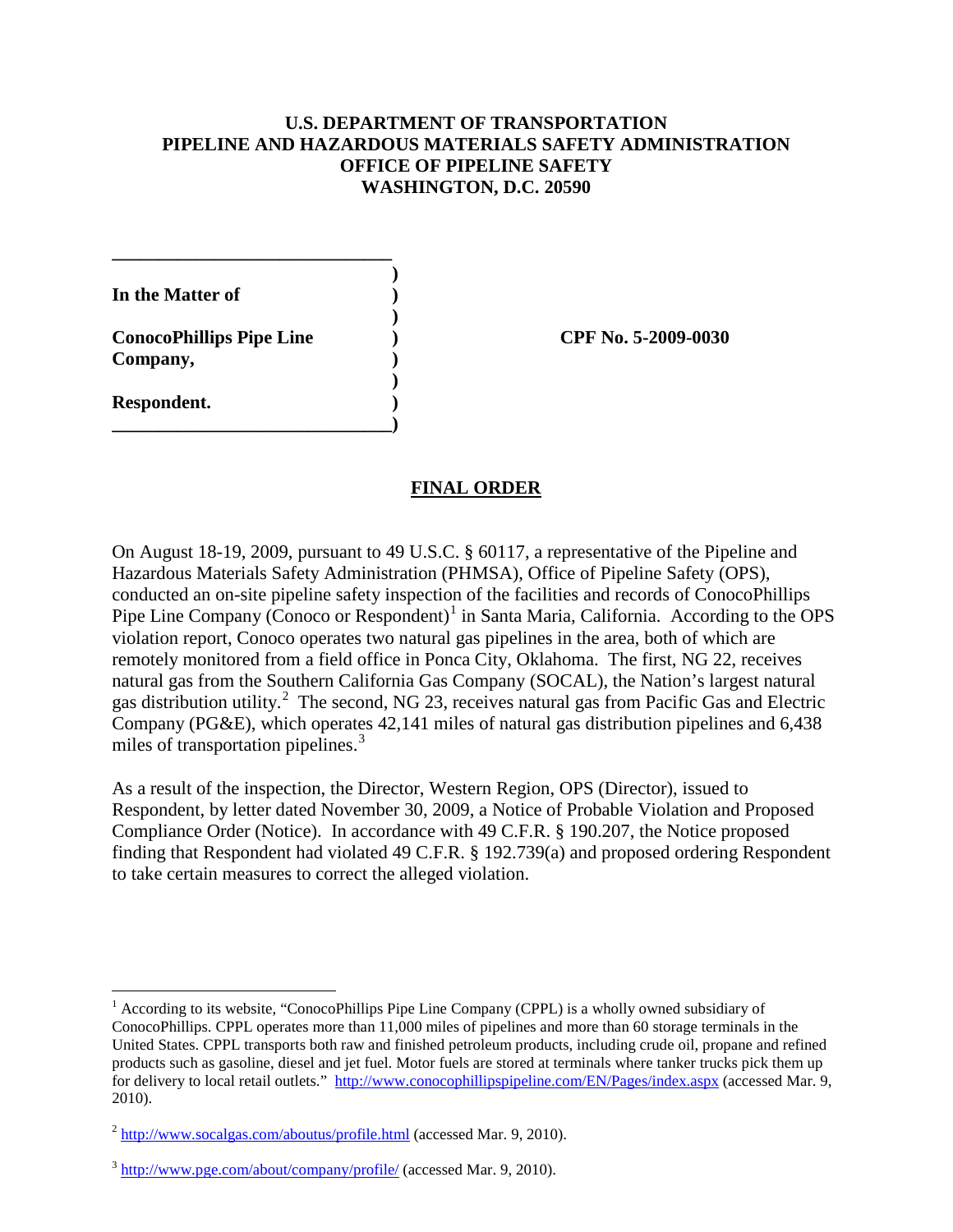Conoco responded to the Notice by letter dated December 30, 2009 (Response). Respondent did not contest the allegations of violation but provided information concerning the corrective actions it had taken. Conoco did not request a hearing and therefore has waived its right to one.

### **FINDING OF VIOLATION**

In its Response, Conoco did not contest the allegation in the Notice that it violated 49 C.F.R. Part 192, as follows:

**Item 1:** The Notice alleged that Respondent violated 49 C.F.R. § 192.739(a), which states:

## **§ 192.739 Pressure limiting and regulating stations: Inspection and testing.**

(a) Each pressure limiting station, relief device (except rupture discs), and pressure regulating station and its equipment must be subjected at intervals not exceeding 15 months, but at least once each calendar year, to inspections and tests to determine that it is--

(1) In good mechanical condition;

(2) Adequate from the standpoint of capacity and reliability of operation for the service in which it is employed;

(3) Except as provided in paragraph (b) of this section, set to control or relieve at the correct pressure consistent with the pressure limits of § 192.201(a); and

(4) Properly installed and protected from dirt, liquids, or other conditions that might prevent proper operation.

The Notice alleged that Conoco violated 49 C.F.R. § 192.739(a) by failing to inspect, test, and document the mechanical condition, adequacy, and operational reliability of the pressure relief devices on the Santa Maria pipeline system. Specifically, the Notice alleged that SOCAL and PG&E had control over the pressure relief devices on NG22 and NG23, respectively, but that Conoco also had an obligation to ensure that the inspection and testing of those devices complied with the requirements of § 192.739(a). The Notice further alleged that Conoco could not produce records showing that the SOCAL and PG&E had complied with § 192.739(a) at the time of the OPS inspection. In the alternative, the Notice stated that Respondent could ensure compliance with § 192.739(a) by installing its own pressure relief devices on NG22 and NG23 and then performing the required tests and inspections itself. Conoco did not contest this allegation of violation and confirmed that the company would install its own pressure relief devices on these lines during the current calendar year. Accordingly, based upon a review of all of the evidence, I find that Respondent violated 49 C.F.R. § 192.739(a).